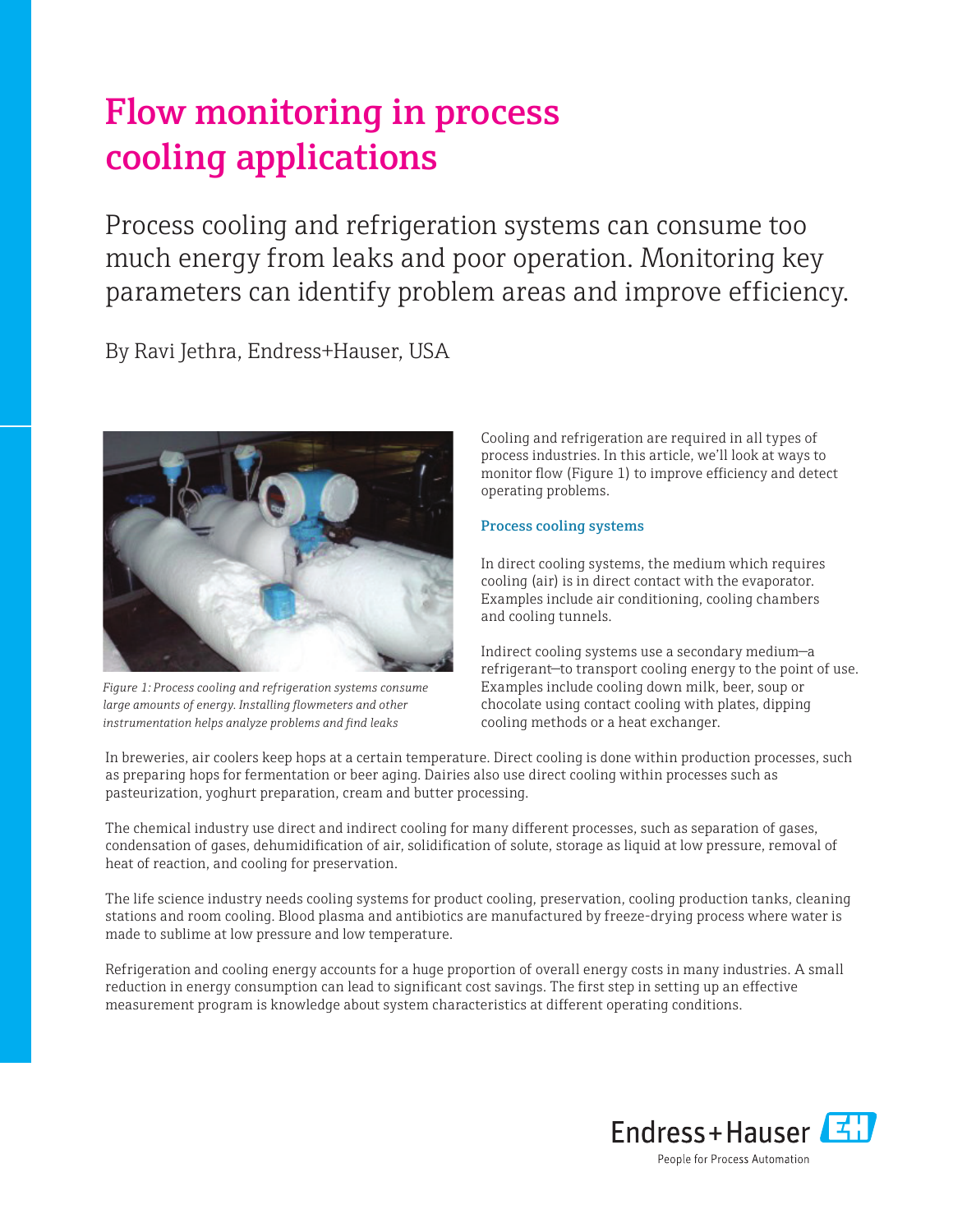# Need to know

Assuming that a plant engineer is familiar with cooling systems and knows what needs to be measured to obtain the necessary information, instruments and data acquisition systems can be employed. Such a measurement system will help determine:

- How efficient is the cooling system
- How efficient are each of the cooling compressors and pumps
- Are there any leakages within the cooling system
- What loads significantly affect cooling costs
- How to keep the cooling system at the ideal point of operation
- How to reduce start/stop cycles

Analyzing the performance of a cooling system also helps to:

- Benchmark efficiency of cooling systems compared to similar systems or industry values
- Determine the cost of refrigeration
- Assess a system's ability to meet added loads
- Quantify benefits of system modifications and improvements
- Verify predicted performance

#### Measurement requirements

Efficient refrigeration requires more than efficient components—it depends mainly on system configuration and operation. As refrigeration systems are typically custom engineered for each application, individual analysis of the supply and demand side is necessary to find the ideal point of operation.

It's important to define the right measurements to help evaluate cooling system efficiency, system leakages and energy consumption.



*Figure 2: Typical cooling system and instrumentation. F = flow, P = pressure, T = temperature and E = electrical energy instruments*

Typical measurements (Figure 2) needed on a cooling system include:

- Volume or mass flow (typically after condenser; i.e., in liquid phase)
- Temperature in liquid line (after condenser and before expansion valve)
- Temperature in gas line (after evaporator)
- Electrical power consumption of compressor, fans, pumps
- Pressure at condenser outlet, before expansion valve
- **Pressure at evaporator outlet**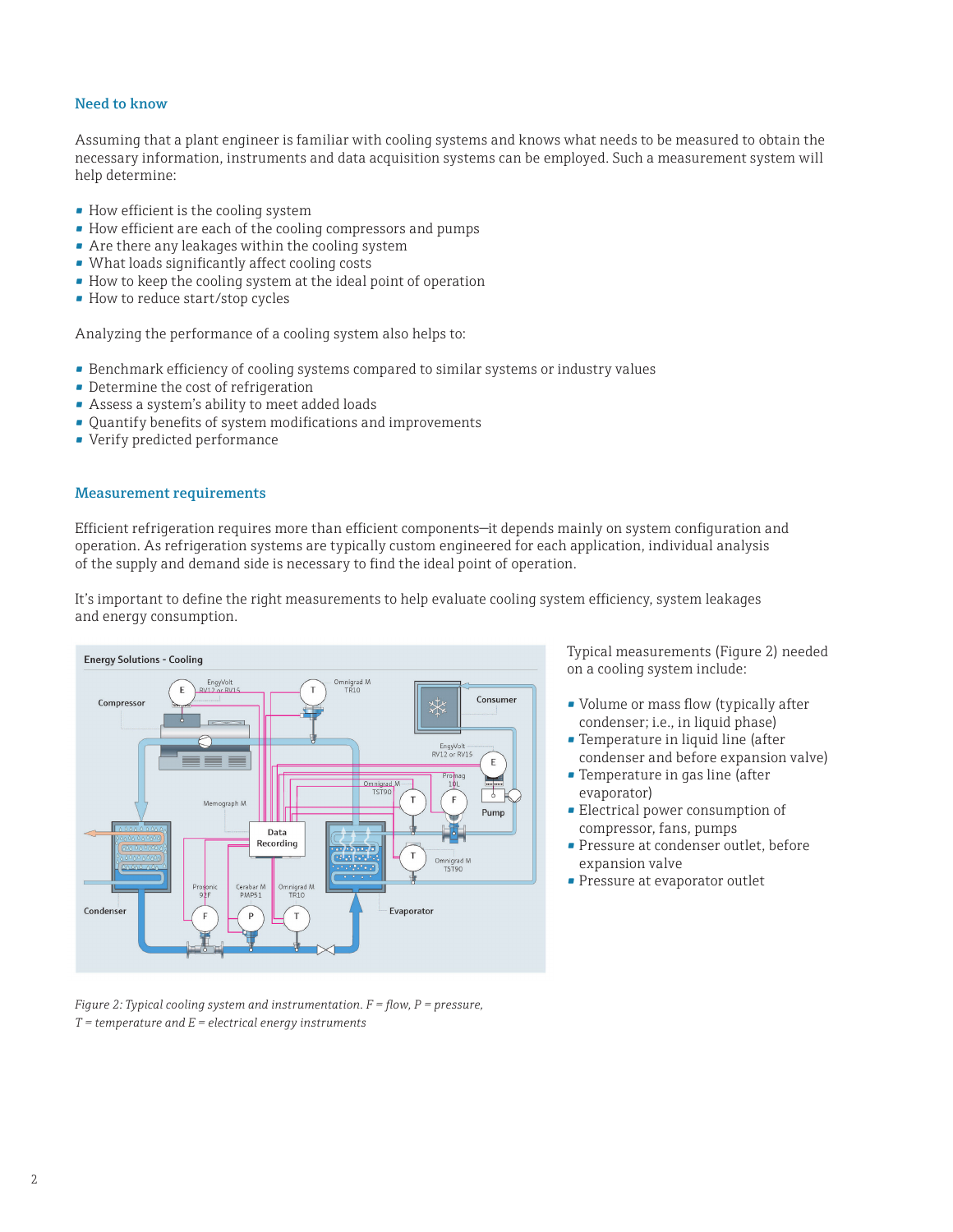### Making Measurements

Flow measurements in a cooling system typically are made:

- Flow in liquid line, temperature of liquid, temperature of gas, and pressure of gas and liquid to calculate cooling energy flow in primary circuit
- Flow and temperature in feed line, and temperature in return line to calculate cooling energy flow in secondary circuit (e.g., cold water)
- Flow and temperature in feed line, and temperature of return line at consumers

For flow metering in a primary refrigerant circuit, an ultrasonic flowmeter is recommended as there is virtually no pressure drop. Other types of flowmeters can cause a pressure drop which can lead to problems in the system. A clamp-on ultrasonic flowmeter works very well.

In some cases a vortex flowmeter can be used. It's important to ensure the wetted materials are selected properly for use with refrigerants such as  $NH<sub>3</sub>$ .

For flow metering a heat transfer medium such as water, almost any flowmeter will work, including electromagnetic, Coriolis mass flow and differential pressure devices.

In indirect cooling, measurement of the flow rate of a coolant such as glycol in a secondary cooling circuit in the return line after a consumer may be needed. This measurement along with the temperature differential can be used to calculate the cooling efficiency.

Other measurements needed include:

- Electrical energy consumption of the compressor (including fans)
- Heat input of absorption chiller
- Electrical energy consumption of pumps in the distribution system
- Pressure of cooling fluid and process fluid at various points throughout the system to ensure there are no leaks and thus ensure system integrity

#### Processing the Data

Acquiring the data requires installing instrumentation on the various components in a cooling system. Processing the data requires specialty software that can either be developed by the plant or an outside expert, or is available in a data acquisition system such as the Endress+Hauser Memograph M RSG45 Data Manager, a data-acquisition system for small process-control applications.

The Memograph M adapts quickly and easily to every cooling system application. Measured process values are clearly presented on the display and logged safely, while limits are monitored and analyzed. Via common communication protocols, the measured and calculated values can be easily communicated to higher-level systems and individual plant modules can be interconnected.

The Memograph M comes with an energy package for glycol-based

 $\mathbf{r}$ t.  $\mathcal{L}$  $\frac{1}{27.0}$ 18.11 1266,  $\pi$  $\overline{\phantom{a}}$  $3<sub>3</sub>$ 

*Figure 3: A small data acquisition system, such as the Endress+Hauser Memograph M with built-in cooling system software, can calculate and display vital trends and results*

refrigerant media. By comparing input variables such as flow, electrical energy and pressure, users can calculate overall balances, efficiency levels etc. These values are important indicators for the quality of the process and form the basis for process optimization and maintenance.